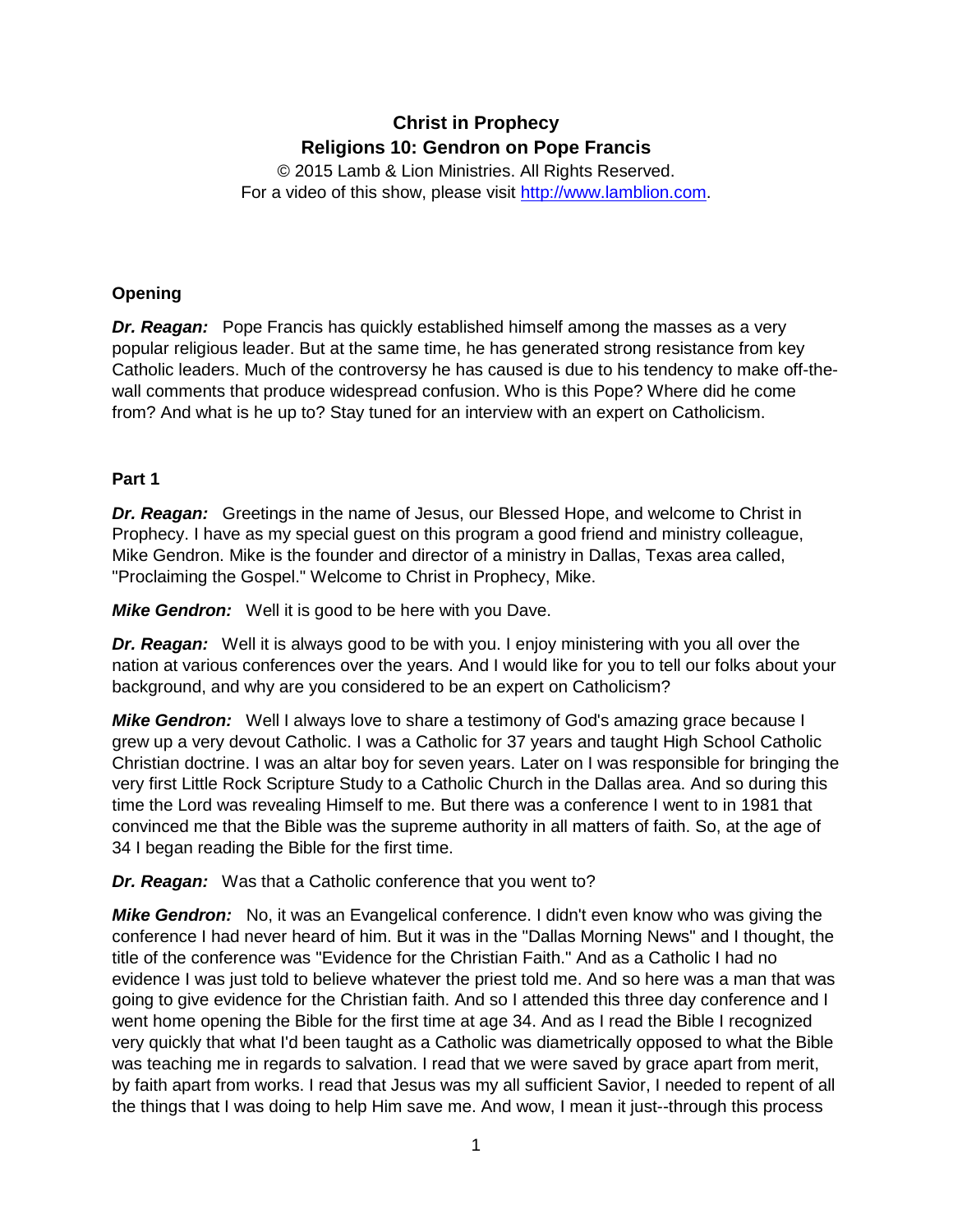of reading the Bible and the Spirit of God illuminating the Scriptures to me I came to saving faith in the Lord Jesus.

*Dr. Reagan:* You know Mike over the years as I have encountered Catholics my approach to them has always been start reading your Bible.

#### *Mike Gendron:* Amen.

**Dr. Reagan:** And I find that they haven't done that. And when they start reading the Bible they start saying, "Hey, well the Bible says that, the church says this. The Bible says that, the church says this." And they begin to have their eyes opened.

**Mike Gendron:** It really is an eye-opener because ultimately there is nothing more important in this life then figuring out who should I trust for my eternal destiny. And the Bible told me it was Christ alone, that He is able to save me completely and forever.

*Dr. Reagan:* And when you say you were a devout Catholic you really were.

*Mike Gendron:* I really was.

*Dr. Reagan:* You even went to Italy didn't you?

*Mike Gendron:* I did. I actually concelebrated with Padre Pio who has the wounds of Christ. He is of course dead now. But during the time I was a young altar boy and he had the wounds of Christ in his hands. And I thought, "Wow, this is a validation that the Catholic Church is the one true Church." But then later on when the Lord saved me I began reading his autobiography and found out that he was thanking--he was sitting at his window as souls from purgatory were on their way to Heaven thanking Padre Pio for suffering on their behalf.

#### *Dr. Reagan:* Oh my.

*Mike Gendron:* And I thought this is not the Gospel.

**Dr. Reagan:** Well tell us a little bit about your secular background. While you are going to Mass every day and doing all this what are doing in the secular world?

*Mike Gendron:* Well I was very successful in the corporate world. In fact by the age of 31 I really accomplished everything anyone could ever achieve as far as the world's riches and the mansion in a prestigious neighborhood, the 380 SL sports car convertible, the gold Rolex. I mean I'd done everything.

*Dr. Reagan:* You were into the whole thing, huh?

*Mike Gendron:* Yet there was something missing. And I didn't know that it had anything to do with my spirituality because I was a devout Catholic.

*Dr. Reagan:* Yeah so you were a business executive right?

*Mike Gendron:* I was.

*Dr. Reagan:* In a Fortune 500 Company?

*Mike Gendron:* Right.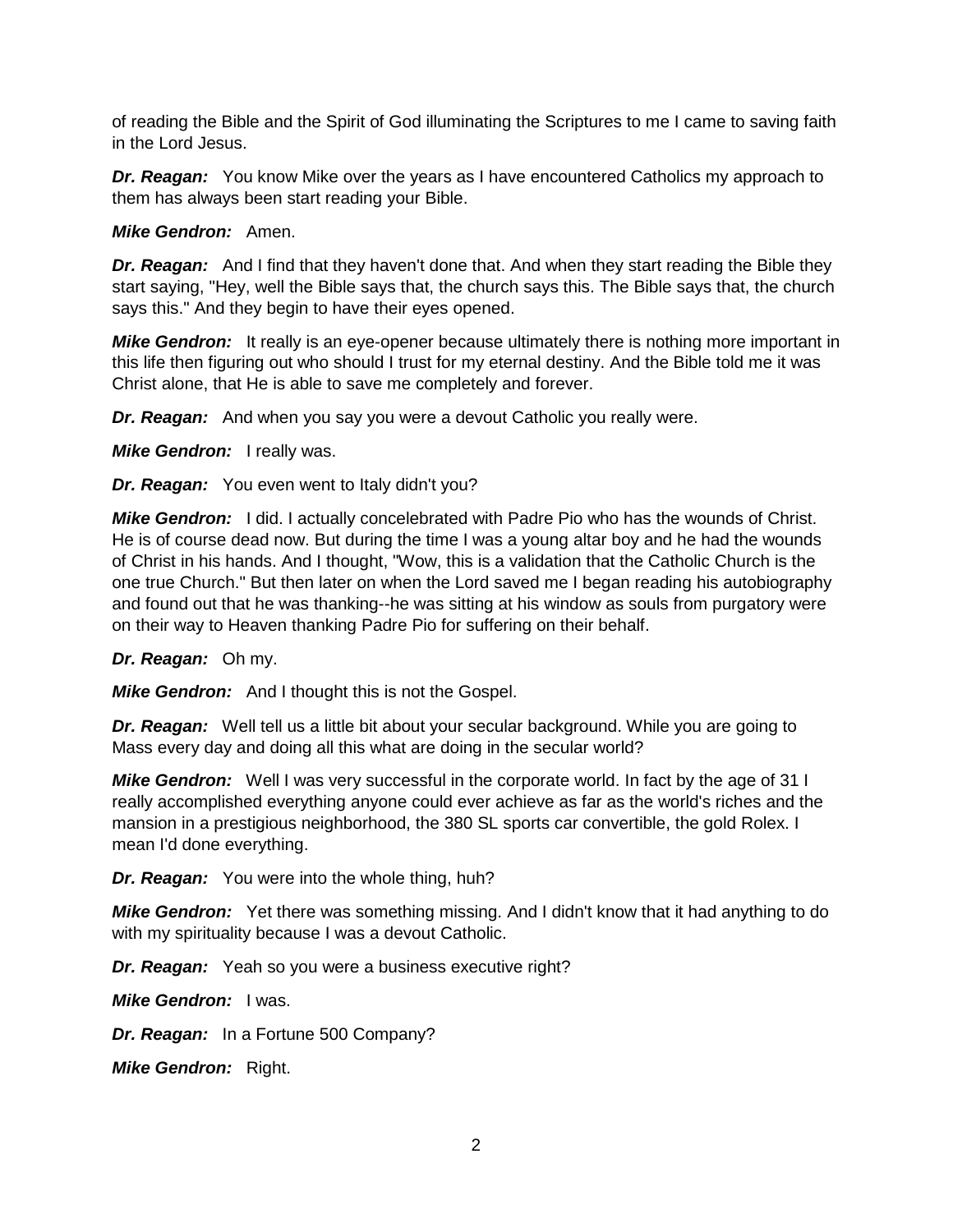*Dr. Reagan:* And that must have been quite a decision to leave that world and commit your life to Christ in ministry. Did that shake up your wife? What happened? I mean?

*Mike Gendron:* Yes, I mean it really did she did not marry a seminary student or a missionary. So, it was definitely something that we that we had to deal with. But, she has just become the greatest helpmate now in this ministry. She is also a former Catholic. And so, you know when I sat down and realized that the only two things in this life that are eternal are the Word of God and the souls of men. And I wanted to start investing the rest of my life in the things that mattered; the things that would last for all of eternity. So, in my case it was very easy I wanted to go to seminary and de-indoctrinalize myself from all the error that I had been taught as a Catholic and fill it with truth.

*Dr. Reagan:* And so where did you go to Seminary?

*Mike Gendron:* I went to Dallas Theological Seminary.

*Dr. Reagan:* That's a good one.

*Mike Gendron:* It is. And during that last semester I was introduced to a video of former priests and nuns that were sharing how to be saved. And as I watched that video I felt compelled to share it with every Roman Catholic I knew. And so my wife and I invited Roman Catholics over to our home. And within three months we saw 17 Roman Catholics exchange their religion for a relationship with our Lord Jesus Christ.

*Dr. Reagan:* And then in what year did you decide to form the ministry that you have now?

*Mike Gendron:* Well I never did set out to form a ministry. In 1991 is when we began inviting Catholics over. And what do you do with 17 new babes in Christ? Well you invite them back over on Wednesday night to help them grow in the grace and knowledge of our Lord. So, that was the genesis of the ministry the Lord began. And we just stand in awe because He has taken us throughout the world primarily in countries that are dominated by Roman Catholicism. And it is our joy to equip and encourage the Saints to reach out to this huge mission field.

*Dr. Reagan:* And how many years have you been at this now?

*Mike Gendron:* Twenty-four years now.

*Dr. Reagan:* Well congratulations.

*Mike Gendron:* Well it is all the grace of God. We just stand in awe of Him.

#### **Part 2**

*Dr. Reagan:* Welcome back to Christ in Prophecy and my interview with Mike Gendron. Mike, I would like to talk specifically with you now about Pope Francis. As I said in the introduction to this particular program Pope Francis has quickly established himself as a very popular figure among the Catholic masses. And I think that there are several reasons for that: one is his dismissal of the majestic trappings of the papacy, at least some of them. And another I think was his condemnation of corruption in the Catholic Curia. Another would be his promotion of Socialism. And another would be his questioning of some of the Church's most questionable or at least most unpopular doctrines. Now on the negative side he appears to be a loose cannon.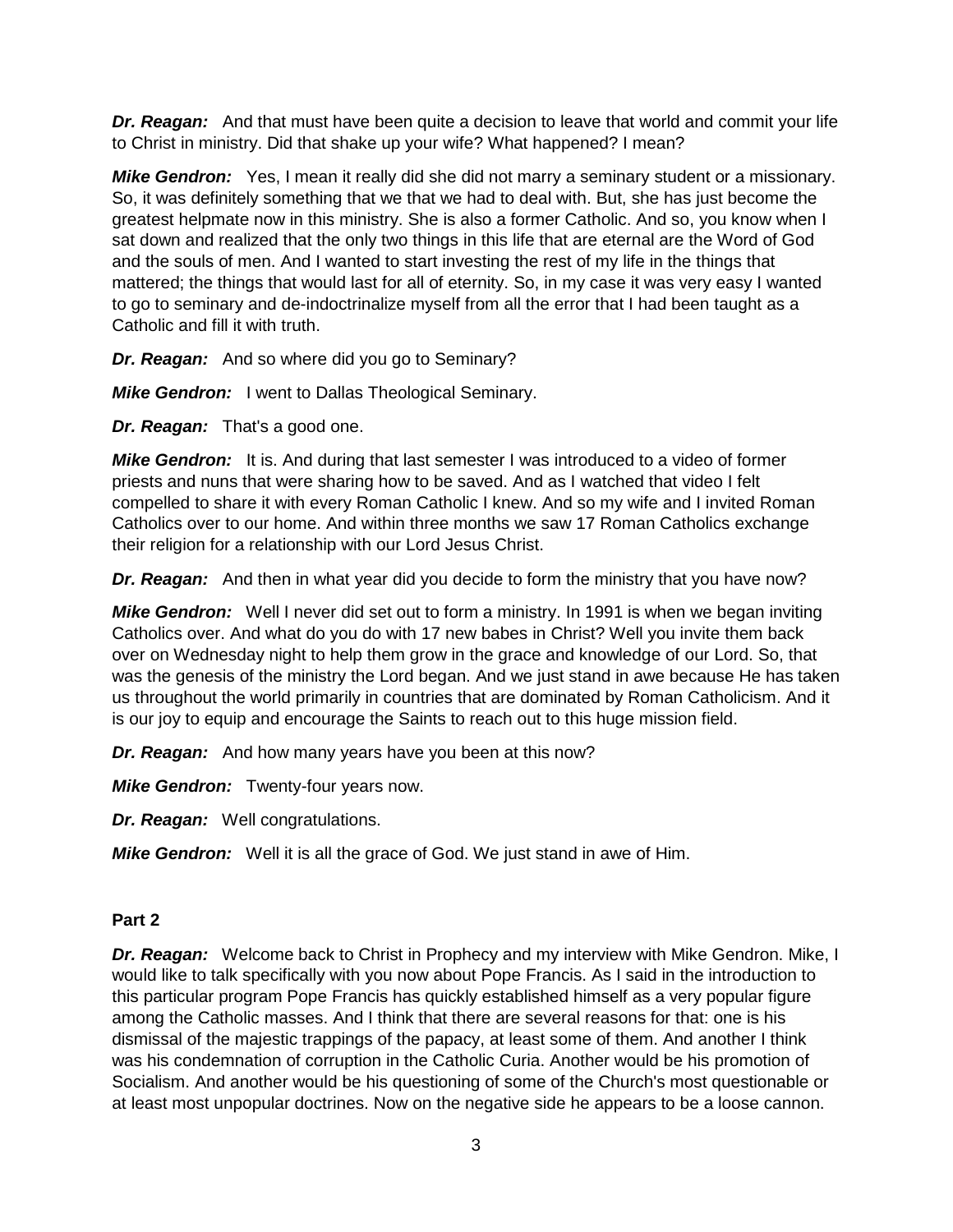And thus, every time he speaks out on an issue the Vatican calls a press conference very quickly and says, "He didn't mean what he said." And they begin to explain away what he said. What in the world is this man up to? Where did he come from? What is his background? Can you give us any kind of insights about him?

*Mike Gendron:* Well yes, Dave, he is a very fascinating man. He came out of Argentina. He is a Jesuit and many people have studied the Jesuits.

### *Dr. Reagan:* First one ever as Pope.

**Mike Gendron:** First one, yes. And a lot of people don't know the background of the Jesuits. But at the Reformation in the 16th Century the Council of Trent was the Counter Reformation. And they recognized that a lot of Catholics were leaving after studying the Bible. The truth was setting them free. And so the Catholic Church established a Counter Reformation; part of it was Ignatius Loyola who founded the Jesuits. And so, the purpose of the Jesuits at that time was to do anything to thwart the Protestant Reformation. And so if you look at Church history they took some pretty drastic measures including part of the Inquisition.

*Dr. Reagan:* So they became the defenders of the Church.

*Mike Gendron:* They really did. And so they tried to thwart the exodus of Roman Catholics that were leaving because they found the truth in the Bible. And so as a result of that the Jesuits their agenda is to unite the whole world under the power and the influence of the papacy. And so you see this new Jesuit Pope the first one ever he is accelerating the ecumenical movement like never before. You know it started in 1965 with Vatican Council II. But Pope Francis made a statement just recently that I want to read to you. He said, "There are many people who share our faith in Christ but belong to other faith confessions or traditions. Throughout history this has been a cause of conflict and suffering. But now it is possible to work toward reconciliation and full communion." The Pope said, "We ought to accentuate that which unites us, Jesus, and the richness of His love."

*Dr. Reagan:* So, ecumenism is one of his major items on his agenda.

*Mike Gendron:* It's the major thrust. And his goal is to unite not only all separated brethren which would be you and I, but also all the religions of the world he is building bridges. But we need to make sure that people understand we are not united in the love of Christ, we are united in faith in the Gospel of Jesus Christ.

# *Dr. Reagan:* Yes.

*Mike Gendron:* There can be no unity outside of the Gospel.

*Dr. Reagan:* And yet there seem to be many evangelicals even who think that there can be.

*Mike Gendron:* Well there are. In fact if you look at the recent months the Pope is looking for soft spots in the Evangelical world. In order to build bridges and to the Evangelical Church. And so this pope has accelerated the ecumenical movement. But we need to recognize that he is teaching a false and fatal Gospel.

*Dr. Reagan:* Yes.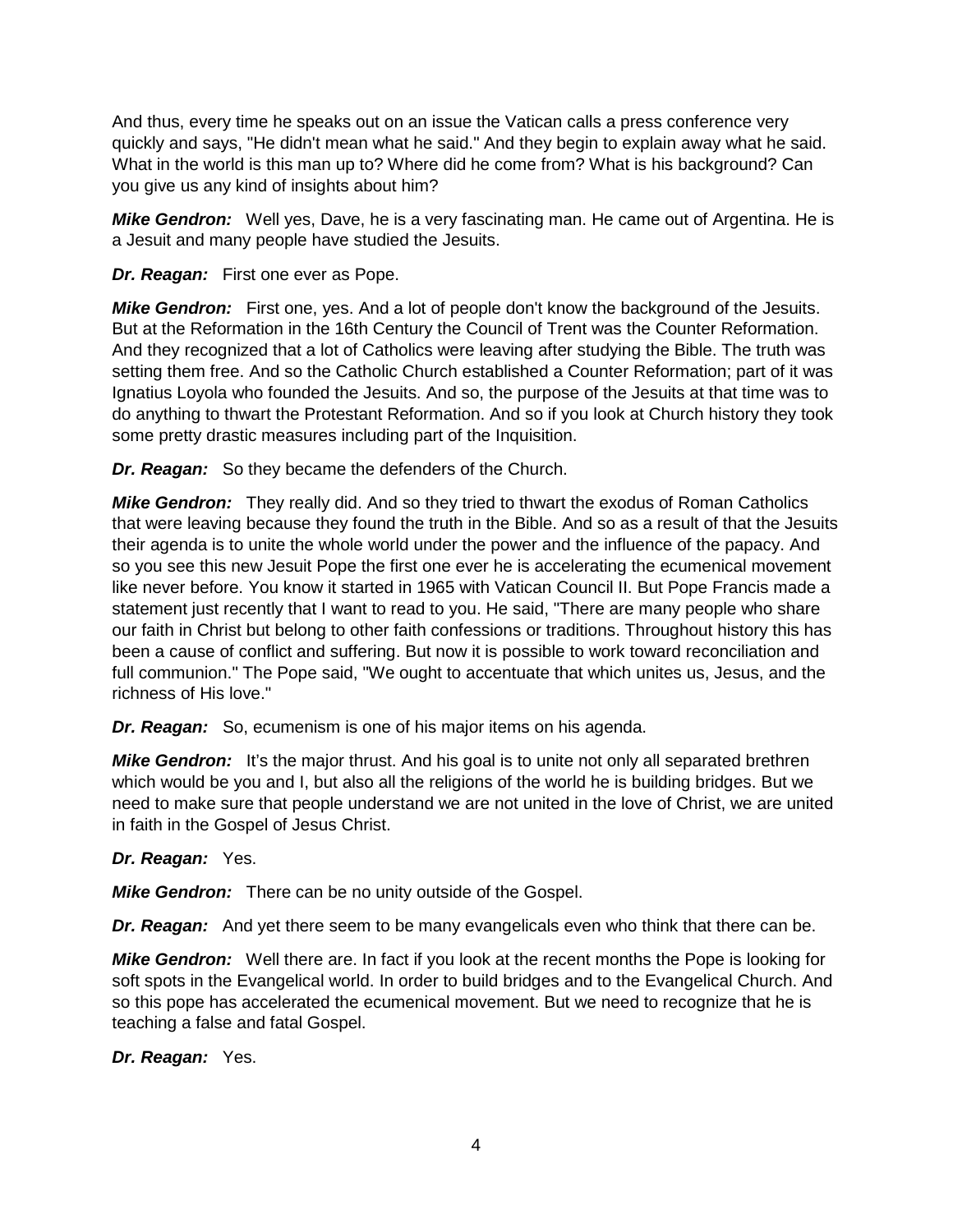*Mike Gendron:* He is not interested in doctrine, he is interested in people who love Jesus. But a lot of evangelicals don't know that Catholics worship and trust a different Jesus; different from the one that is revealed in the Bible.

*Dr. Reagan:* What do mean by that when you say a different Jesus?

*Mike Gendron:* Well the Roman Catholic Jesus is called down from Heaven every day to be offered again as a sin offering by the priest on an altar, it is to appease the wrath of God. Divine justice is served every day on a Catholic altar. This is not the Jesus of Scripture. He entered Heaven having obtained eternal redemption. He died once for all sin for all time, there are no more offerings for sin. And so we need to point this out to Roman Catholics and point them to the Christ of the Bible. He is sufficient to save them completely and forever.

*Dr. Reagan:* It seems that many in the evangelical world have actually overlooked the differences that brought about the split in the first place as if there were of no consequence. And that all these people who died being burned at the stake or whatever that it was just a ridiculous loss of life because there wasn't that much difference in the first place. But that's not true at all is it?

*Mike Gendron:* Dave, it is really heart breaking to see evangelicals forget what the Reformers died for.

# *Dr. Reagan:* Yes.

*Mike Gendron:* They were brutally tortured and burned at the stake because they stood on the sound rock of the Bible; that was their authority for faith. They would not bow their knee to the pope. And now we see evangelicals going to Pope Francis and they are forgetting what the Reformation was all about: that we are saved by grace alone, through faith alone, in Christ alone, according to Scripture alone, all for the glory of God alone. But this Pope is teaching a gospel of works. A gospel that encourages people to receive sacraments in order to obtain eternal life. Catholics do not have the assurance of eternal life because their work of redemption is carried out every day on a Catholic altar.

**Dr. Reagan:** Right. Well what I would like to do now is to read you some quotes from Pope Francis and have you respond to them. And we'll do that in just a moment.

#### **Part 3**

*Dr. Reagan:* Welcome back to my discussion with Mike Gendron about Pope Francis. Mike I mentioned earlier that Pope Francis has demonstrated an incredible capacity for off-the-wall quotes which just drives the Vatican crazy. And they are always calling press conferences to clear up the mess after he has made these statements. Here is an example, in May of 2014 he said, "That if Martians were to land on earth tomorrow he would be happy to baptize them." The Vatican hurriedly called a press conference and explained that the Pope was simply trying to say that the Catholic Church is committed to inclusion of all peoples.

**Mike Gendron:** We'll you're right this Pope really does say somethings that are out of left field. In fact often times what he says goes against historic Roman Catholic theology as well as the Bible. It has been noted that this pope has really been good for our ministry because every time he says something bizarre radio stations call me up and ask me, "What did the Pope really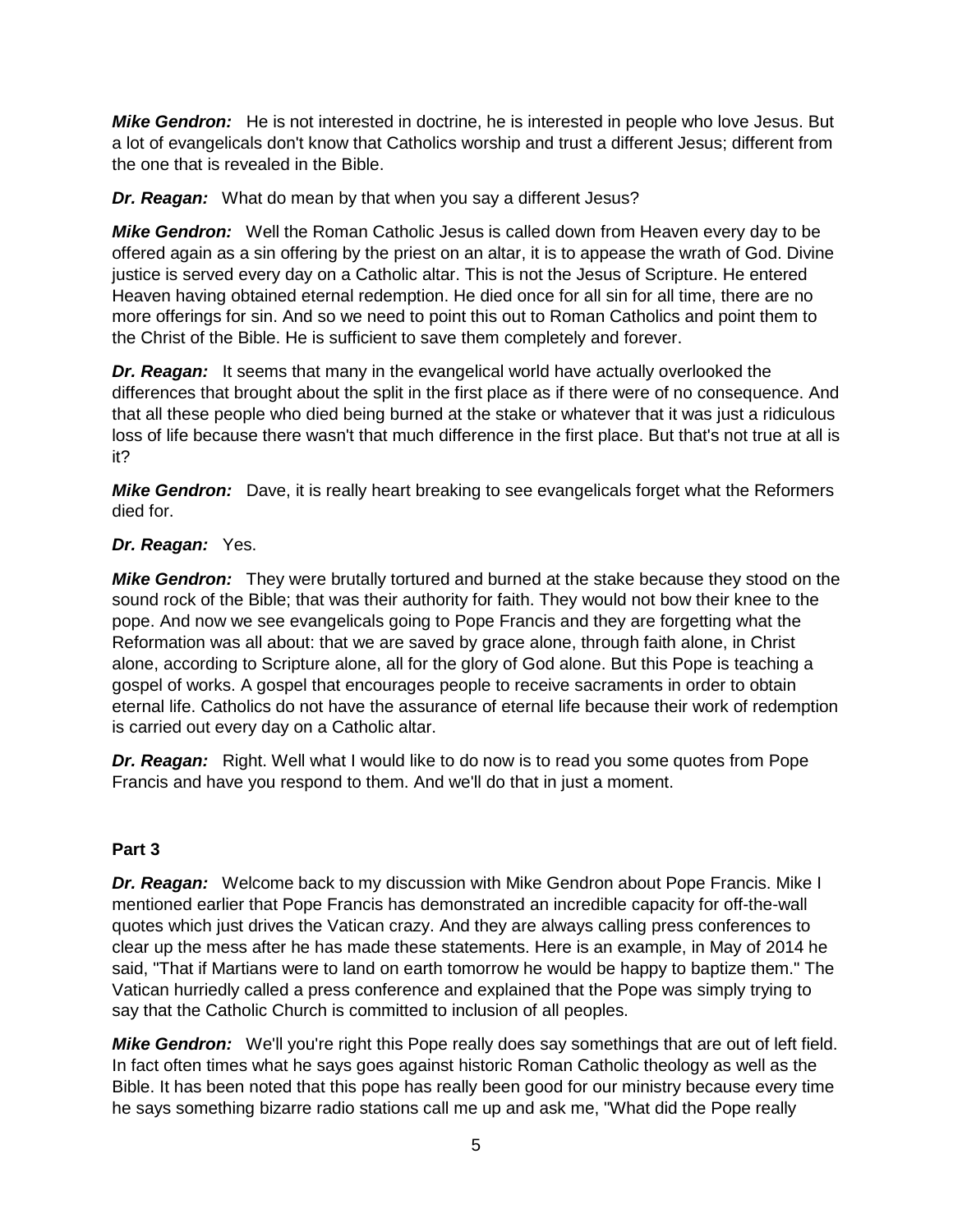mean by that?" But it is really interesting Dave because Catholics look at this man as infallible; which means he cannot error in matters of faith and morals. And as you said the Vatican is constantly having to correct what he said. You mentioned about the Martians he is a very inclusive pope. It goes back to the agenda that all people are in the mercy of God. That was another one of his quotes which again goes against the book of Hebrews that says, "God gives mercy to those He wills and hardens those He will." And so this pope is unbiblical and he is un-Roman Catholic. And it is really fascinating to see.

*Dr. Reagan:* One of the interesting things to me, I don't have it here in front of me, but I have a whole list of quotes from key Catholic leaders in which they have--bishops we're talking about have strongly criticized this pope for some of the things he said.

*Mike Gendron:* It is really interesting but I hope that Roman Catholics will begin to realize that they cannot trust their bishops, or their pope, but they can find assurance in knowing that the Word of God is the supreme authority.

#### *Dr. Reagan:* Yes.

*Mike Gendron:* And we look through every man's teaching through the lens of Scripture. Your teaching and mine, the pope's. And so I would--

*Dr. Reagan:* We all need to be Bereans.

*Mike Gendron:* Well we do. Acts 17:11, "Test every man's teaching."

*Dr. Reagan:* Right. And who were they testing? Paul.

*Mike Gendron:* That's right.

*Dr. Reagan:* If they are going to test Paul they should test me, you, the pope and everybody else.

*Mike Gendron:* But another one of his crazy statements he said that, "Atheists can follow their conscious into Heaven."

**Dr. Reagan:** Yeah Atheists who do good are redeemed, not just Catholics that is his exact words.

*Mike Gendron:* Again there is his inclusive gospel again. This goes against historical Roman Catholic theology. The Bible calls Atheist fools. Why? Because they suppress the truth of God and unrighteousness. God has revealed Himself, so these are fools. But the pope says, "They'll go to Heaven."

*Dr. Reagan:* If Atheist can be saved by simply doing good, why should we even bother to preach the Gospel?

**Mike Gendron:** Well that is a good point. But you see Roman Catholicism is no different from any other religion of works righteousness. Biblical Christianity says Christ did it all, you are saved by grace through faith. But every other religion says you must do things to appease God including the Pope's Roman Catholicism.

**Dr. Reagan:** Here is another recent quote. "The Big Bang Theory does not contradict the role of God as divine Creator."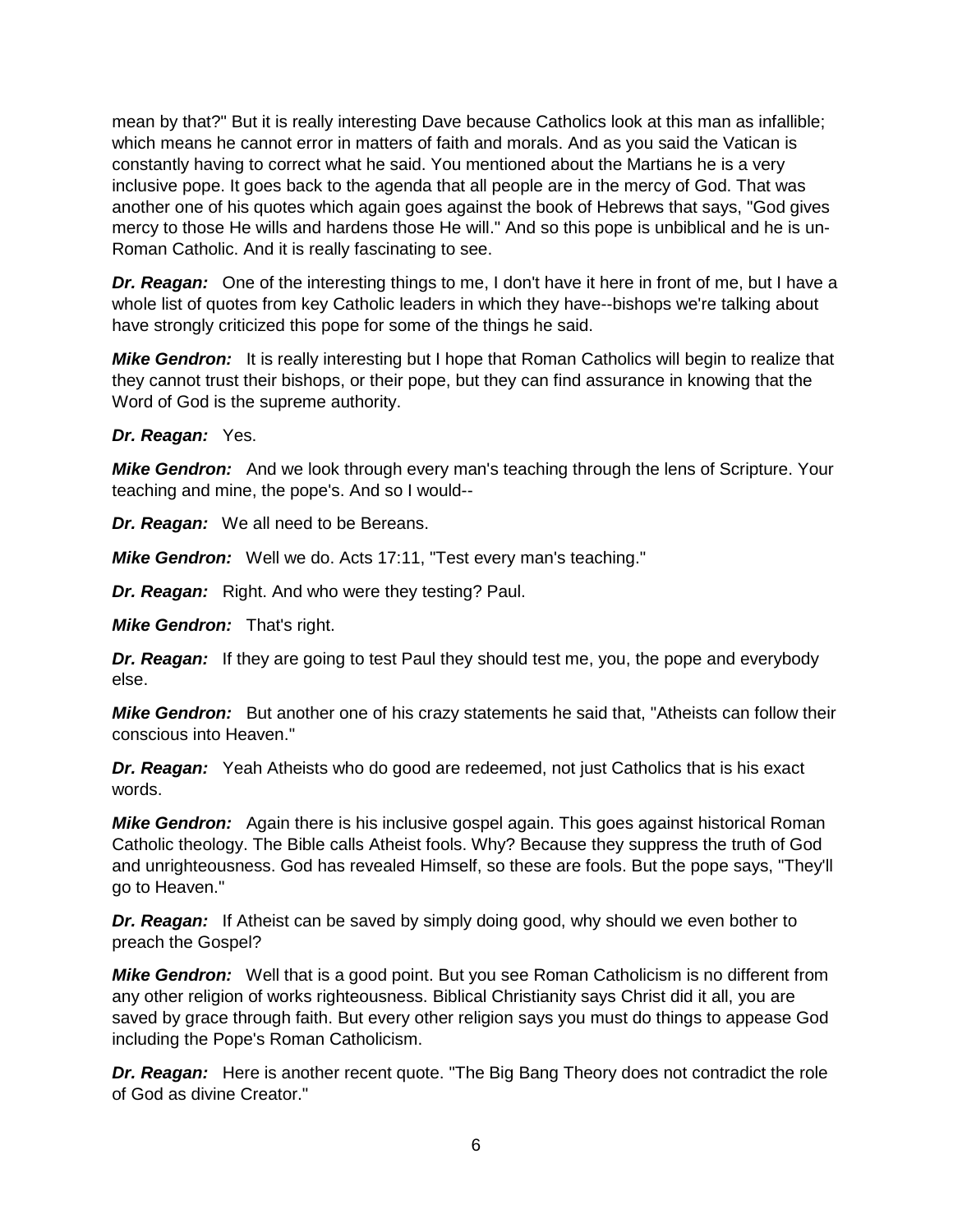*Mike Gendron:* That is amazing that he would make a statement like that. At least he got half of it right. Right?

## *Dr. Reagan:* Right.

*Mike Gendron:* But you look at the Genesis account God the creator spoke everything into existence in six days. That directly is opposed to a Big Bang Theory.

*Dr. Reagan:* Well he's pretty well indicated that he believes fully in evolution. Several of his statements have indicated this.

## *Mike Gendron:* Yes.

*Dr. Reagan:* He says, "If someone is gay and is searching for the Lord and has good will then who am I to judge him?"

*Mike Gendron:* Well here again the pope declares himself to be God's representative on earth. Why doesn't he say that God has already judged homosexuality not only as a sin, but according to Leviticus 18 it is an abomination to God. And so the only hope for a homosexual whose in this kind of a sin is to repent and believe the Gospel, therein he will find the power to overcome the homosexuality.

## *Dr. Reagan:* Right.

*Mike Gendron:* But this pope unless he identifies them as sinners, then they will continually believe the pope that this sin is not so serious enough to disqualify them for Heaven.

*Dr. Reagan:* Yes, when Paul talks about homosexuality for example in the Corinthian letters one of the things that I think is very encouraging is that he points out that some of those in the Corinthian Church had been homosexuals. But they had been washed by the blood of the Lord Jesus Christ through their faith in Jesus, and they weren't continuing to practice homosexuality.

*Mike Gendron:* That is 1 Corinthians 6:9.

*Dr. Reagan:* That's right.

*Mike Gendron:* He says, "This is what some of you were but now you've been sanctified, you've been justified, you've been cleansed with the precious blood of Jesus."

*Dr. Reagan:* That's right, yeah. What about this one? This is to me the most off-the-wall statement I have ever read by him, "God is not a divine being or a magician."

*Mike Gendron:* Well again--

*Dr. Reagan:* He's not a divine being? Come on, Mike.

**Mike Gendron:** I mean really, where is the outrage? Why aren't Roman Catholics saying, "Ok, this is enough he's gone too far?"

# *Dr. Reagan:* Come on.

*Mike Gendron:* But yeah, clearly God is a divine being. That is our only hope that God is a supreme divine being who not only created us but sent us His Savior to save us from our sins. And the only mediator between God and man is the man Christ Jesus. And so it is outrageous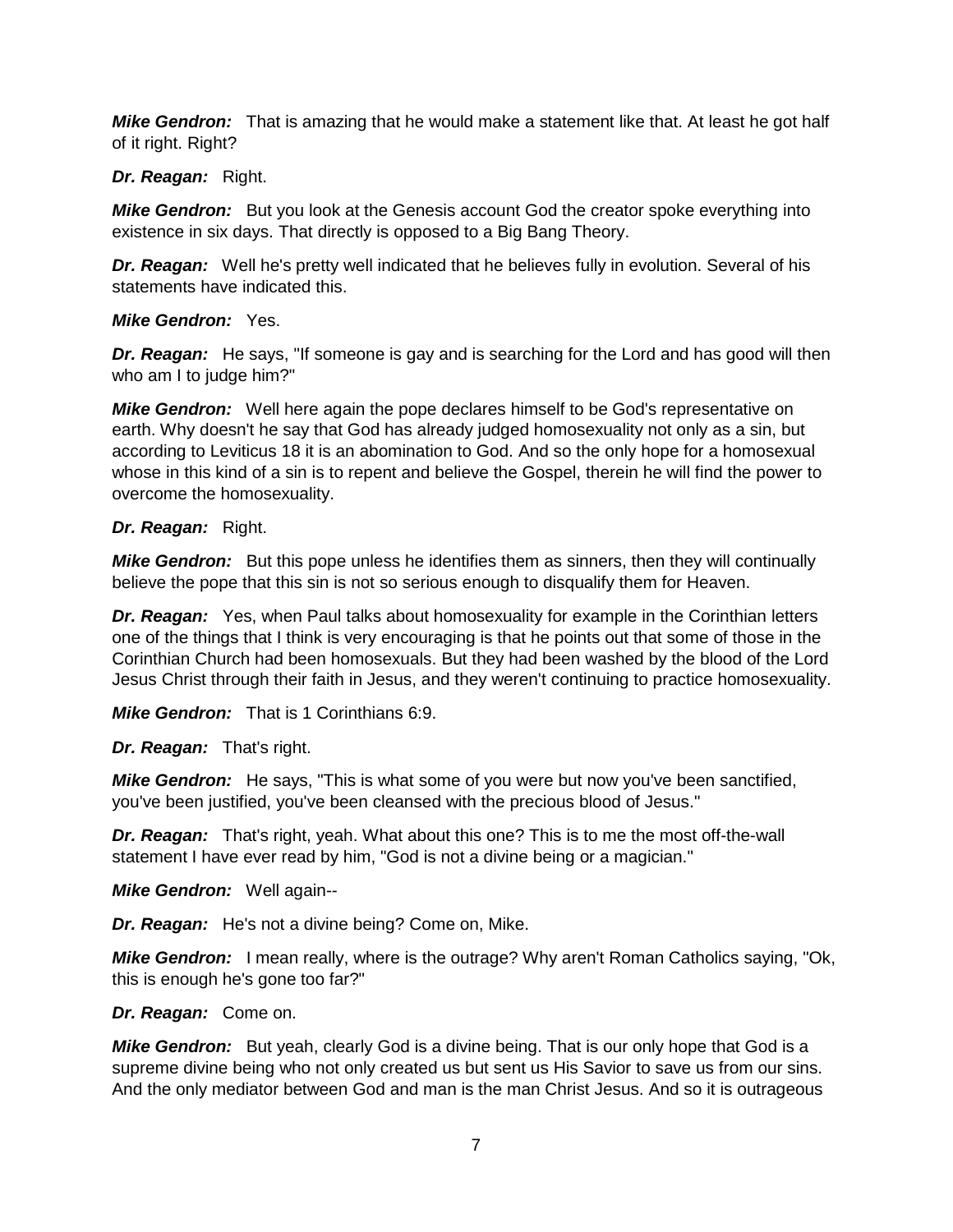what he is saying. But yet, they because of his humility, a false humility I might say because he wears the titles of God.

# *Dr. Reagan:* Yes.

*Mike Gendron:* He wears the title Holy Father, Head of the Church. He never died for the Church but he stole that title from Christ. He says he is the Vicar of Christ. He also is loved by the world because of his ministry to the poor. Why doesn't he sell the riches of the Vatican and give to the poor if he is really concerned about the poor?

## *Dr. Reagan:* Yes.

**Mike Gendron:** And so there is a facade here that I think he is deceiving the world.

*Dr. Reagan:* One thing that encouraged me about this pope was the fact that he took on the curia, which is the central government of the Vatican. And the previous pope, all the rumors that I ever heard indicate that's one of the reasons he resigned was because of the incredible corruption and immorality that exists there and he just felt overwhelmed by, uncapable of dealing with it and resigned. Now this pope called them together and read them the riot act about their immorality, about their corruption. And I wrote you about that and I said, "Wow, this is really something to have a pope do this." And you wrote me back a very insightful comment. So tell me what your reaction to this was.

*Mike Gendron:* Well it is true that he has not only exposed but also fired certain cardinals and bishops that have been part of the corruption within the Vatican. And so this is a good thing that he has done. He is cleaning house. His predecessor Pope Benedict was a doctrinal guru he wasn't pastoral. Pope Francis is pastoral and so he is trying to clean house.

# *Dr. Reagan:* Right.

*Mike Gendron:* And so he has done a good job of that. He is pro-life. But bottom line Dave he is preaching a false and fatal gospel that sends people to Hell rather than to Heaven. And so as the Bible tells us the religious leader in the Lord's day they were shutting the gates of Heaven to those who wanted to enter. And this pope needs to know the true Gospel because he is responsible for 1.2 billion souls that need to know the truth.

*Dr. Reagan:* And one of the things you said in your response to me that day that really got me was you said, "Well the bottom line is that the members of the Vatican Curia not only need to repent, they need to get saved."

#### *Mike Gendron:* They do.

*Dr. Reagan:* "They need to get born again because it is only through the power of the Holy Spirit that they are going to be able to clean up the mess."

*Mike Gendron:* That's right and only God knows their hearts. But when people proclaim that they believe a false gospel we test what they say with the Word of God. And clearly they are unregenerate and they need to know the Savior.

*Dr. Reagan:* Well when you--I know you do a lot of evangelism among Catholics. In fact I remember one time where a particular group ran a full-page ad in papers all over the nations. What was that group? Do you remember?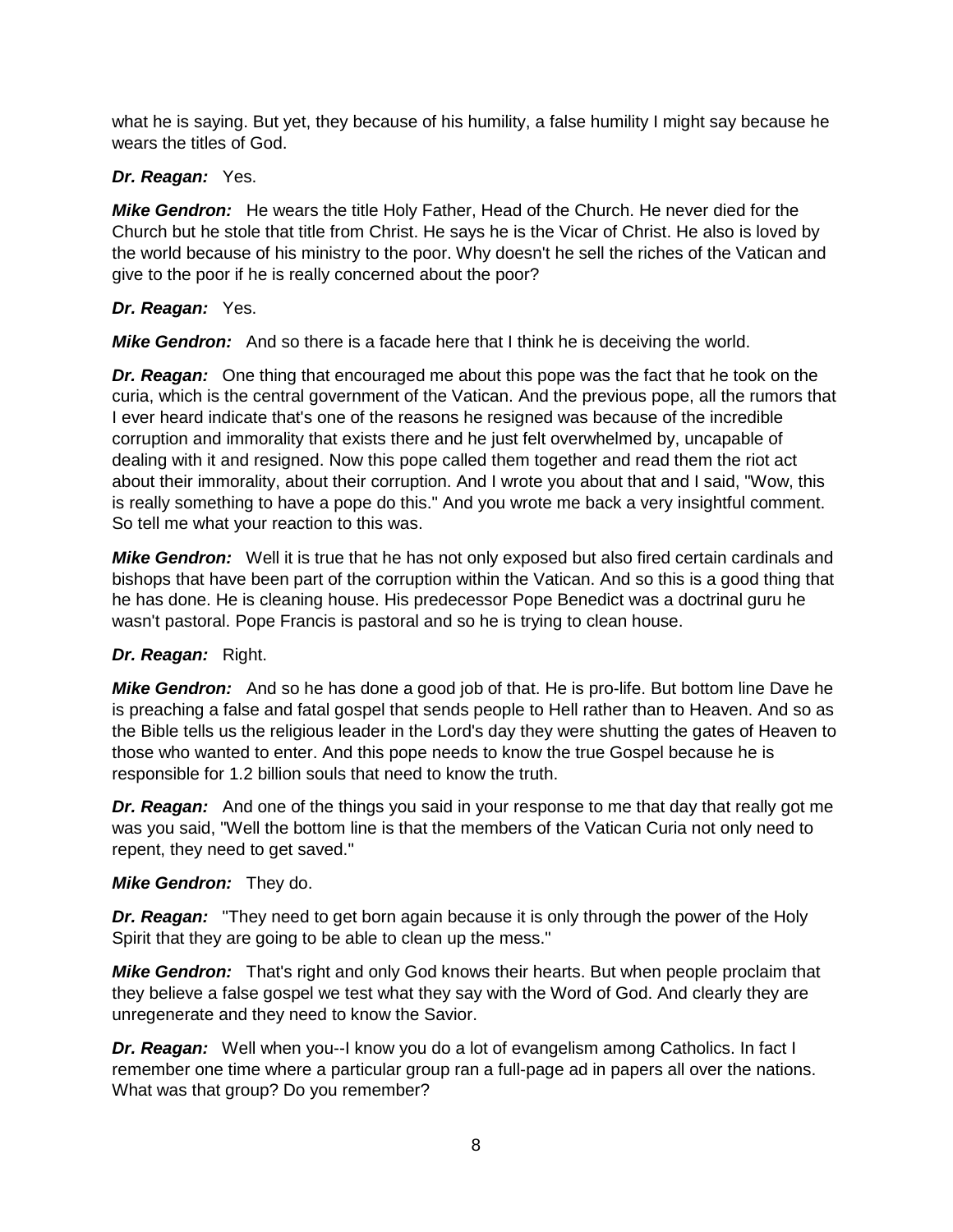*Mike Gendron:* Yes, it was the Mary Queen of Peace Center.

*Dr. Reagan:* Yes, and you actually called the head of that organization, didn't you actually go to New York and talk with that person?

*Mike Gendron:* Actually she came to me.

*Dr. Reagan:* Alright, tell us about that story.

*Mike Gendron:* Well, yeah, I called because they were giving daily messages from Mary, the apparitions of Mary appearing all over the world. And so I called and the director came to visit me with the goal of getting me to recognize Mary as a sinless mediator.

*Dr. Reagan:* Is that right?

*Mike Gendron:* And to--

*Dr. Reagan:* She didn't realize she was walking into the lion's den?

*Mike Gendron:* She did not.

*Dr. Reagan:* So what happened?

*Mike Gendron:* She came with a stack of books and that was her goal. And so we sat down and we began sharing that video that we shared with many people who had left the Catholic Church. And about five minutes into it I realized I hadn't even prayed yet. And so I paused for a moment and I said, "Can I ask the Lord to guide us in truth?" And so within a few minutes after the prayer she recognized that she was the one that was being deceived. You know what she did? She went back and she gave me the list of everybody whose name had been on the Mary Queen of Peace Center mailing list. We sent out her testimony to everybody that had been following Mary rather than Christ. And it really was a work of God.

*Dr. Reagan:* So through the power of the Holy Spirit you were able to convert the very leader of this organization?

*Mike Gendron:* Well the Lord converted her. I was just the messenger.

*Dr. Reagan:* Well when you talk to just the average Catholic what is the most important thing you focus on?

*Mike Gendron:* Well definitely the authority of Scripture. That must be the leading principle when you witness because Catholics have three authorities: they have the Word of God, their sacred tradition and then the teaching authority of the Church, infallible teaching authority. We need to eliminate the two and have them focus on Scripture alone. Second most important principle you've got to present Christ and all of His sufficiency; He did everything necessary to save sinners completely and forever.

*Dr. Reagan:* Well that is a wonderful approach and I just praise God for the anointing He's giving you to talk to people, because I know you can do it.

*Mike Gendron:* Amen.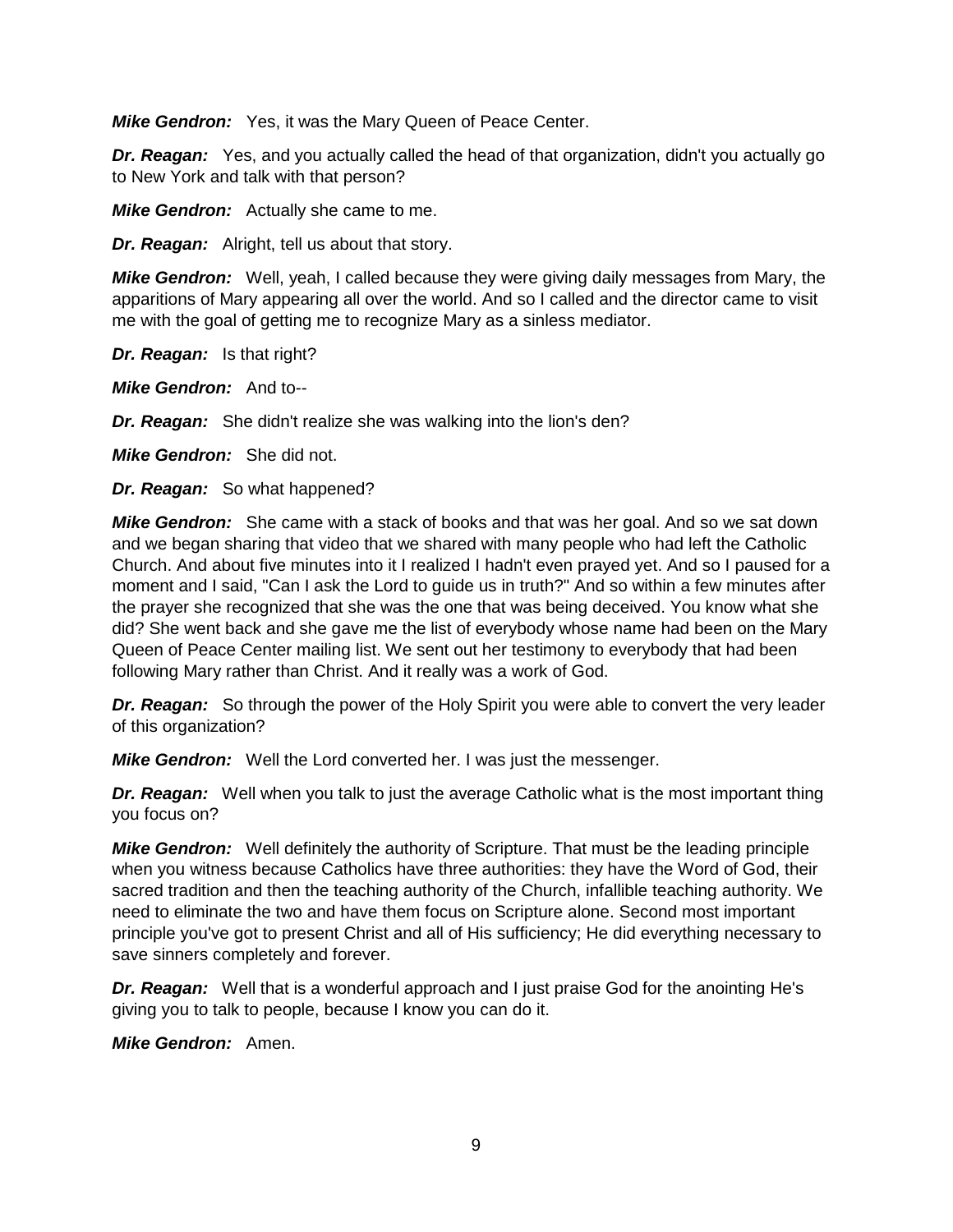#### **Part 4**

*Dr. Reagan:* Welcome back to our interview of Mike Gendron. Mike you have written a book called, "Preparing for Eternity: Should we trust God's Word or Religious Traditions?" Why did you write this book and what's it all about.

*Mike Gendron:* Well I wrote it because of my great compassion for Roman Catholics who are where I was for most of my life, believing I belonged to the one true Church, and believing I was on my way to Heaven. But yet I found out after reading the Bible I was destined for Hell. And so it is my desire to see Roman Catholics come to know the true Savior and believe the true Gospel. And so this book forces Roman Catholics to make a decision: Am I going to trust Christ and His Word which is the supreme authority for knowing truth? Or am I going to trust religious traditions? And so what I do in this book is I compare Roman Catholic tradition right out of the catechism of the Catholic Church with Scripture from their Bible. They can see that they cannot believe both, they are forced to make a decision: Christ and His Word or the teachings and traditions of my church.

*Dr. Reagan:* One thing I've noticed in my study of world religions that all false religions, all without exception teach work salvation.

## *Mike Gendron:* They do.

*Dr. Reagan:* You can earn it on your own. It doesn't matter whether it is Hinduism, or Islam, or Mormonism, or whatever, it is you can earn your own salvation.

*Mike Gendron:* You're so right without exception every religion teaches that. So when I am witnessing to a Catholic this is what I share with them. You have got to come to the cross of Christ with nothing but your sins. You have to leave everything else behind, everything else you've been trusting in: your own works, your meriting grace, your sacraments, purgatory, indulgences, good works. Leave it all behind, come to Christ with nothing but your sin. He promises to give you His righteousness when you trust Him alone.

*Dr. Reagan:* And one thing I've noticed about Catholics that I've worked with and who have then come to the Lord is that they often find it very difficult to leave the Catholic Church. And what they want to do is they want to go back and share what they have discovered with their priest, with their people. And then after about two or three years they decided, "You know if I'm ever going to grow in the Lord I've got to get some place else."

*Mike Gendron:* Well that is the mark of true conversion when you want to share the truth with those who are still lost.

*Dr. Reagan:* Oh, yes, absolutely.

*Mike Gendron:* Because you get so excited.

*Dr. Reagan:* You do. I often said the two most excited people on planet earth is a Messianic Jew who has found his Messiah, and a Catholic who has discovered grace.

*Mike Gendron:* That's right.

*Dr. Reagan:* Tell people how they can get in touch with you and your ministry.